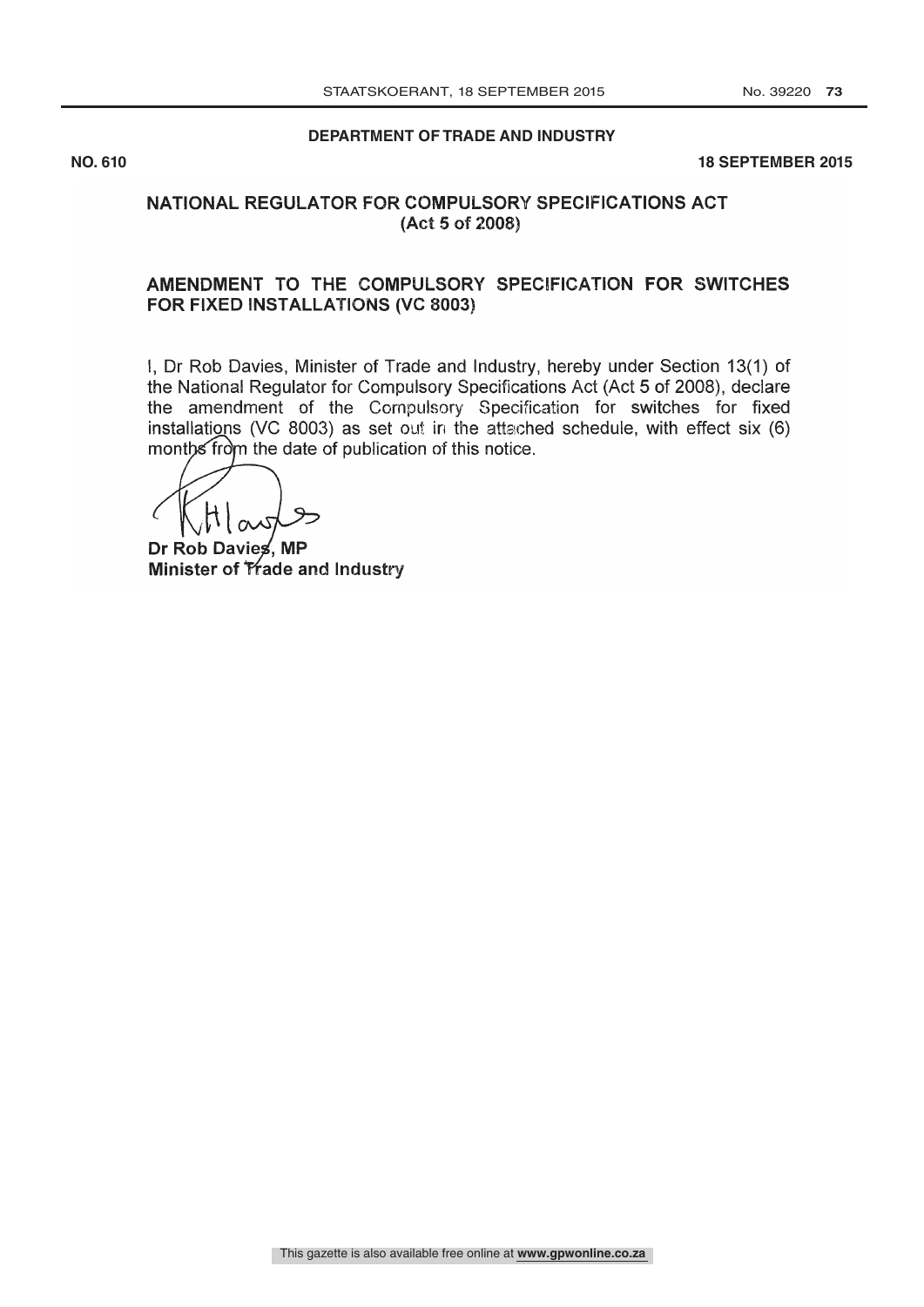#### **SCHEDULE**

## COMPULSORY SPECIFICATION FOR SWITCHES FOR FIXED INSTALLATIONS (VC 8003)

## 1. SCOPE

- 1.1 This compulsory specification covers general purpose switches, for a.c. only, with a rated voltage in the range of 50V to 440 V and a rated current not exceeding 63 A, intended for household and similar fixed electrical installations, either indoors or outdoors.
- 1.2 This compulsory specification also covers:
	- Manually operated switches;
	- Switches that incorporate pilot lights;  $\bullet$
	- Electronic remote control switches;  $\bullet$
	- Electromagnetic remote control switches;  $\bullet$
	- Switches incorporating a time-delay device;  $\bullet$
	- Combinations of switches and other functions (with the exception of switches combined with fuses);
	- Electronic switches:
	- Switches having facilities for the outlet and retention of flexible cables and
	- Switches and related accessories for use in home and building electronic  $\bullet$ systems (HBES),
- 1.3 This compulsory specification does not cover:
	- Switches for appliances;
	- Circuit-breakers:
	- Contactors and
	- Isolators (switch disconnectors)
	- Isolating switches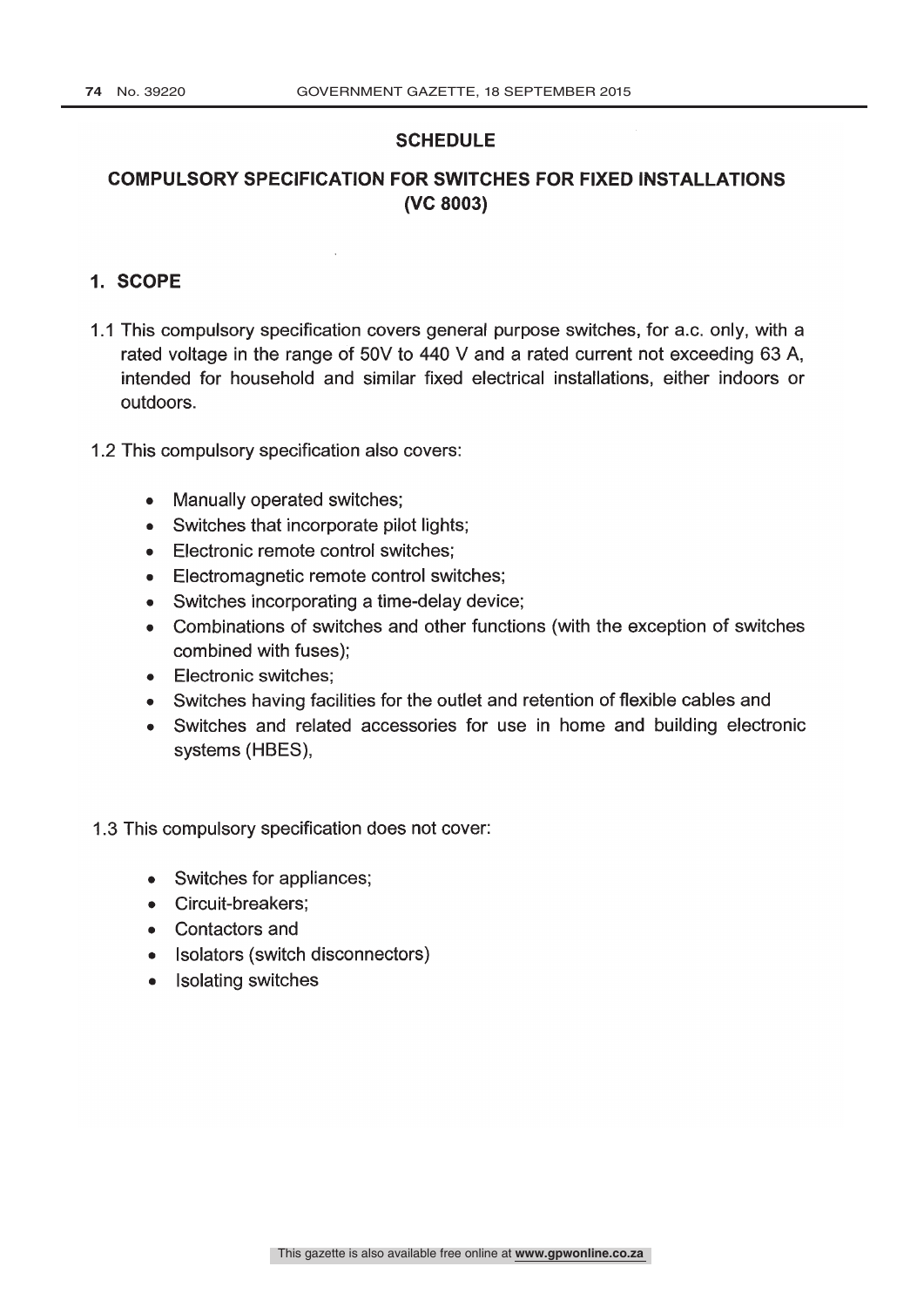## 2. DEFINITIONS

- 2.1 For the purposes of this document, the definitions in SANS 60669 series of standards, switches for household and similar fixed -electrical installation, shall apply.
- 2.2 In addition, the following definitions shall apply:
- 2.2.1 applicant: the manufacturer or importer seeking approval for a type of switch. The applicant shall be an existing legal entity within the Republic of South Africa.
- 2.2.2 approval: confirmation by the NRCS that a particular type of switch satisfies the requirements of this compulsory specification.
- 2.2.3 declaration report: a report, that is issued by an accredited conformity assessment body, indicating the equivalence of products and/or standards.
- 2.2.4 NRCS: National Regulator for Compulsory Specifications as established by the National Regulator for Compulsory Specifications Act, 2008 (Act No. 5 of 2008).
- 2.2.5 proof of conformity: documented evidence of conformity with the requirements of this compulsory specification.
- 2.2.6 conformity of production: proof that switches offered for sale has been manufactured to the approved design and continues to comply with the requirements of this compulsory specification.
- 2.2.7 product certification: is a certification system described in requirement 7.2.2 of this compulsory specification.
- 2.2.8 valid test report: copy of an original test report.
- 2.2.9 valid product certificate: copy of an original product certificate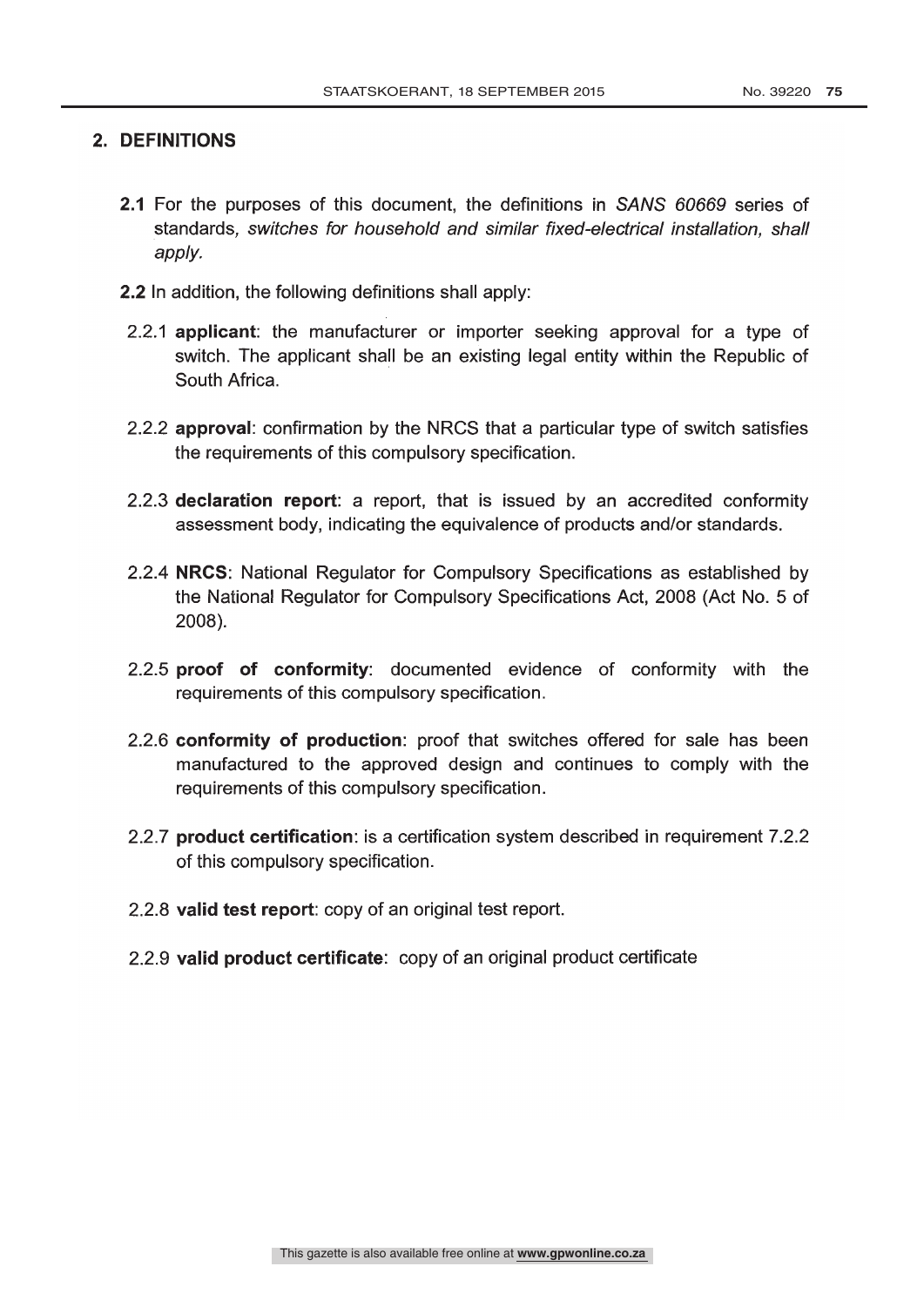#### 3. GENERAL REQUIREMENTS

- 3.1 The applicant shall ensure that each type of switch has been approved by the NRCS before offering it for sale, in accordance with the requirements of Annex A.
- 3.2 The applicant shall inform the NRCS of any change in design or materials affecting any mandatory requirement in terms of this compulsory specification. In the event of such change(s) the NRCS may, at its discretion, demand that the applicant submit a new application for approval.
- 3.3 The applicant shall, on request, provide the NRCS, within 5 working days, with satisfactory proof of conformity approval in respect of any type of switches included in the scope of this compulsory specification.
- 3.4 Failure to provide such proof shall constitute reasonable grounds for suspicion of non -compliance with the requirements of this compulsory specification.

#### 4. SPECIFIC REQUIREMENTS

- 4.1 Electronic switches shall comply with SANS 60669-2-1, switches for household and similar fixed electrical installations, particular requirements for electronic switches.
- 4.2 Electromagnetic remote-control switches (RCS) shall comply with SANS 60669 -2 -2, switches for household and similar fixed electrical installations ,particular requirements for electromagnetic remote -control switches (RCS)
- 4.3 Switches that incorporate a time-delay device shall comply with SANS 60669 -2 -3, switches for household and similar fixed electrical installations, particular requirements for time -delay switches (TDS).
- 4.4 Other manually operated switches for fixed installations covered by this compulsory specification (see 1.1 and 1.2) shall comply with SANS 60669 -1, switches for household and similar fixed electrical installations (General requirements).
- 4.5 Switches and related accessories for use in home and building electronic systems (HBES), shall comply with SANS 60669-2-5, Particular requirements switches and related accessories for use in home and building electronic systems (HBES).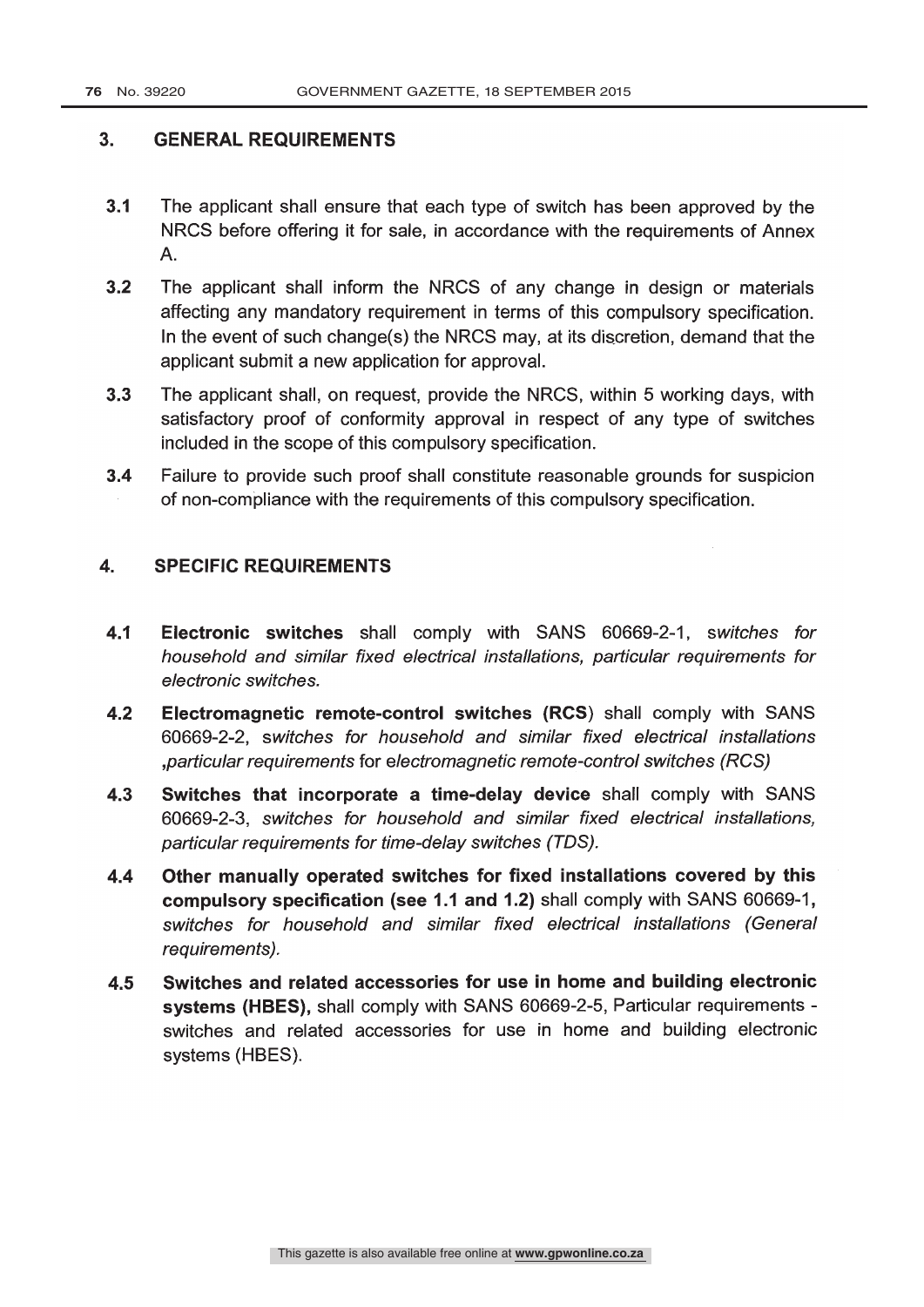#### 5. EQUIVALENCE OF STANDARDS

Standards issued by different standardization bodies such as ISO and EN, will only be accepted if it is proven, in the form of a declaration report from an accredited conformity assessment body, that they are technically equivalent to the relevant South African National Standard. The applicant shall be responsible for obtaining such a declaration report. Proof of conformity with such a standard shall be accepted as conformity with the corresponding South African National Standard.

#### 6. CONFORMITY TO REFERENCED STANDARDS

- 6.1 For the purposes of this compulsory specification, a new edition of a referenced standard shall become effective twelve (12) months from the date of publication as a South African National Standard.
- 6.2 New products, or products resubmitted for approval because of a change in design or materials, shall in all cases be evaluated against the requirements of the latest edition of any referenced standard.
- 6.3 When a new edition of a referenced standard is published, products originally approved in accordance with the previous edition of that standard may have their approval extended for up to five years from the effective date of the new standard, subject to the requirements of Annex A, unless declared otherwise by the Minister.

#### 7. EVIDENCE OF CONFORMITY

One of the following options of evidence shall be submitted to the NRCS as proof of conformity with the requirements of this compulsory specification:

#### 7.1 Option 1, for switches without a product certification:

7.1.1 A valid test report in IEC format or any equivalent format acceptable to the NRCS and issued by an appropriately accredited and internationally recognized body being a member of an IAF/ILAC/IECEE mutual recognition scheme in accordance with the NRCS's conformity assessment policy.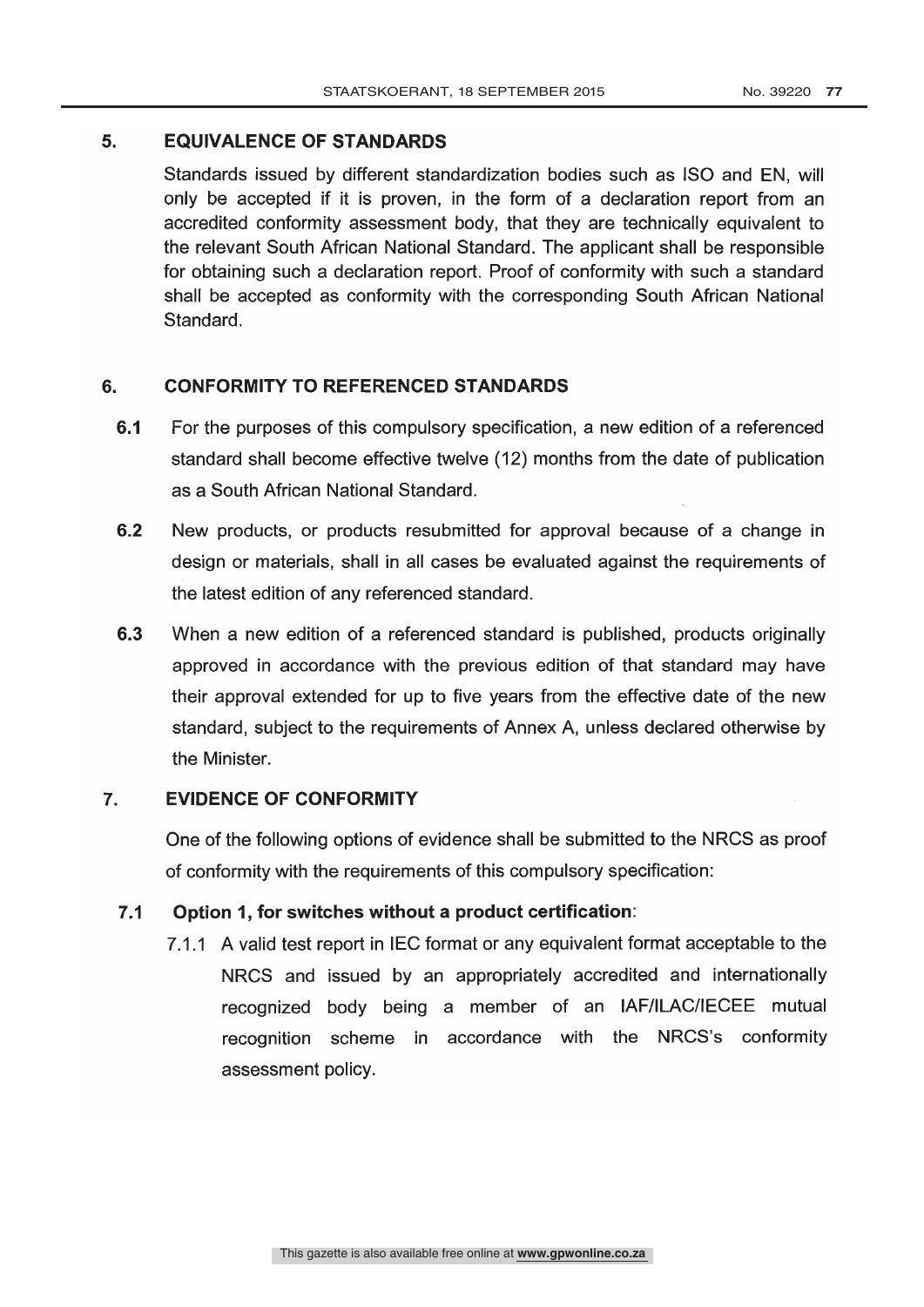- 7.1.2 The test report shall prove conformity with all the applicable mandatory requirements.
- 7.1.3 Evidence of conformity shall be traceable to the specific type of switch.

#### 7.2 Option 2, for switches with product certification:

- 7.2.1 A product certificate and a valid test report issued by an appropriately accredited and internationally recognized body being a member of an IAF /ILAC /IECEE mutual recognition scheme in accordance with the NRCS's conformity assessment policy.
- 7.2.2 The certification system administered by the product certification body in 7.2.1 shall include testing of the products and assessment of the quality management system of the manufacturer. Surveillance of the quality management system shall be conducted and samples of each type of switches intended to comply with the requirements of this compulsory specification, shall be taken from the point of production and shall be assessed for on -going conformity.

The certification system shall include the following:

- samples from the point of production requested by the certification  $\bullet$ body;
- determination of the characteristics of the samples by testing;  $\bullet$
- initial assessment of the production process and quality system;  $\bullet$
- evaluation of the test reports;
- decision on certification of the manufacturer;
- granting certification to the manufacturer;
- surveillance of the production process and quality system, and
- surveillance by testing of samples from the factory or the market.

A System 5 Certification contemplated in ISO/IEC 17067 which covers the requirements of this clause shall be deemed to comply with these requirements.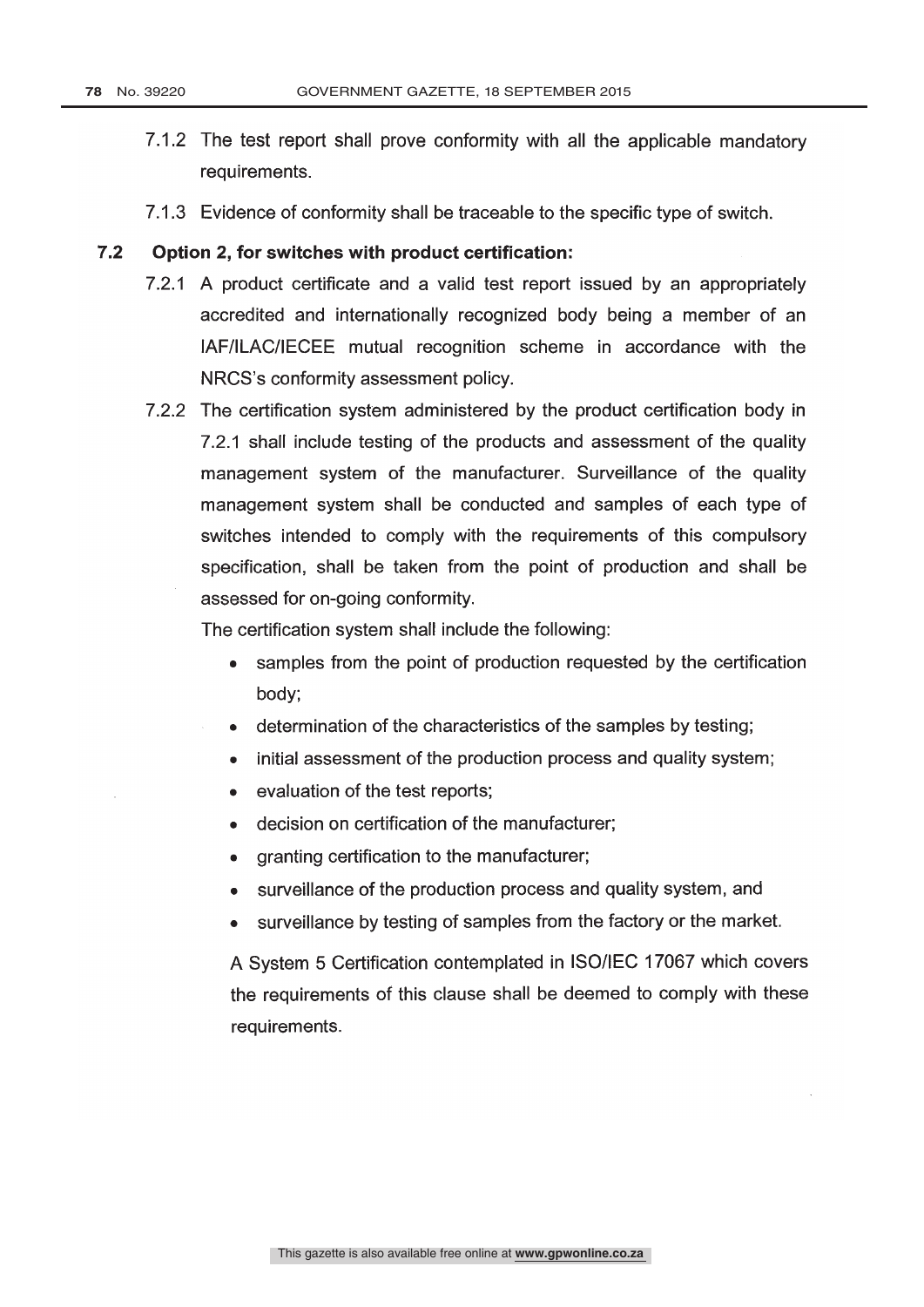# ANNEX A - APPROVAL FOR SWITCHES

### A.1 APPLICATION FOR APPROVAL

An application for approval of each type of switch intended for sale shall include:

A.1.1 Details of the type of switch for which approval is sought and the standard/s to which it is claimed to conform;

A.1.2 Details of the manufacturing plant/s in which the type of switch is produced;

A.1.3 For new applications, proof of conformity, with all the requirements of this compulsory specification, issued less than 36 months before the date of submission to the NRCS;

A.1.4 For switches without a product certification prescribed in 7.1: On expiry of the approval, an application for an extension may be granted, provided that all the conditions of the previous approval were met. In this case, proof of compliance, with all the requirements of the relevant compulsory specification, issued less than 60 months before the date of submission to the NRCS, shall be required;

A.1.5 For switches with a product certification prescribed in 7.2: On expiry of the approval, an application for an extension may be granted, provided that all the conditions of the previous approval were met. In this case, a valid product certificate and conformity of production issued less than 24 months before the date of submission to the NRCS shall be required;

A.1.6 Identification markings and other information appearing on the product; and

A.1.7 Any reasonable additional information in order to clarify the above that may be requested by the NRCS.